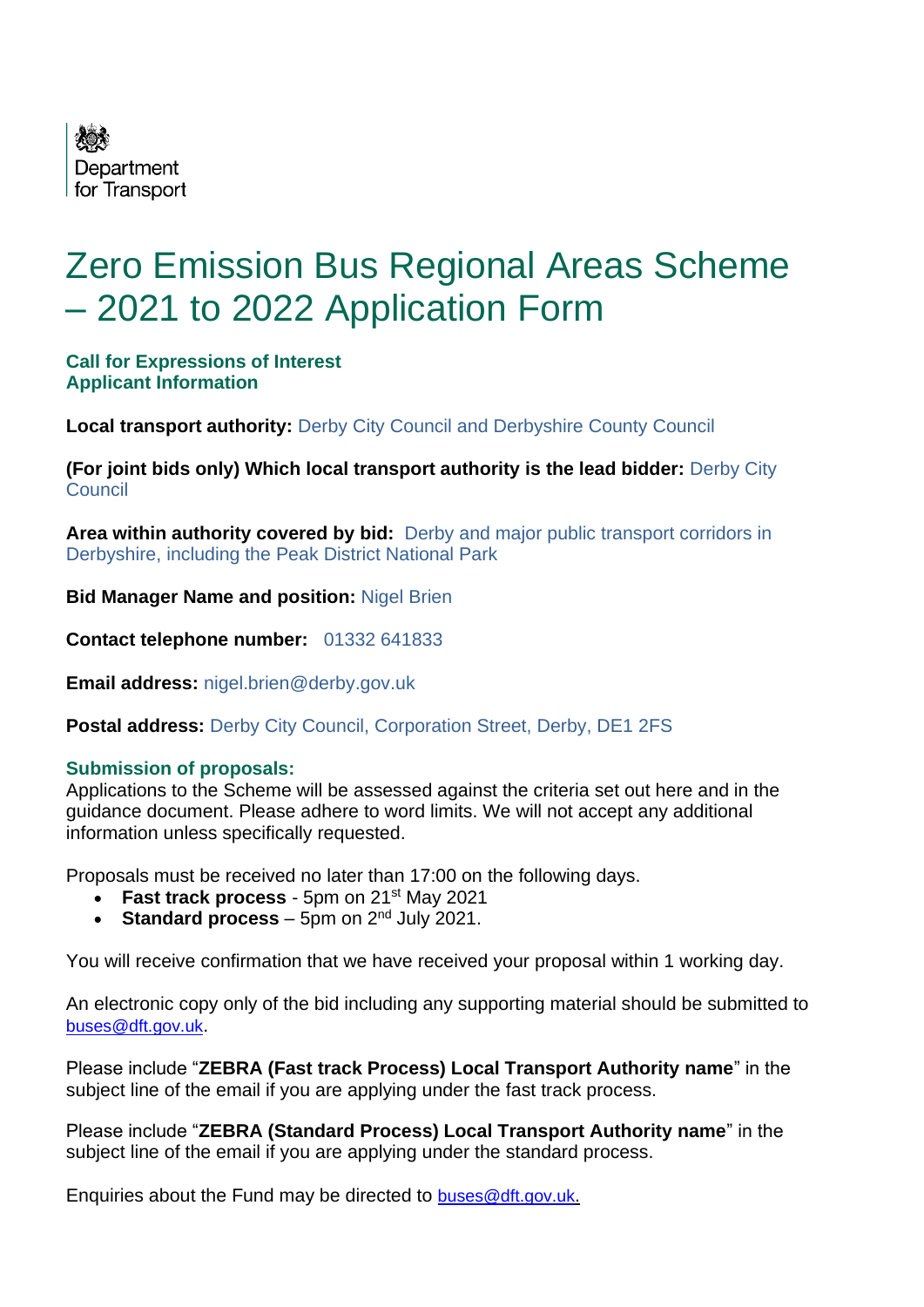### **Transparency and privacy**

Please refer to the guidance for this scheme before completing the application form to understand how DfT will manage your data.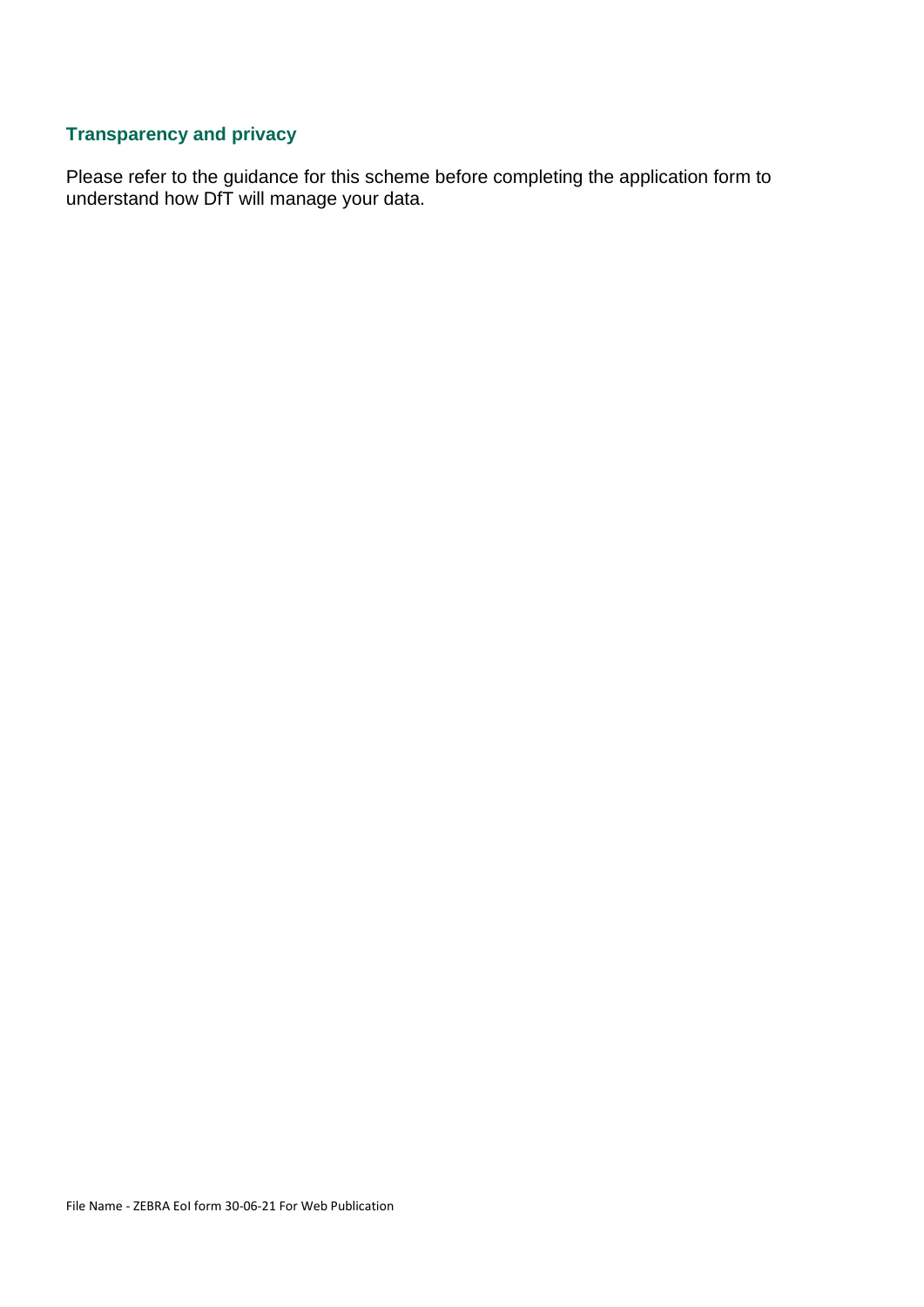# **SECTION A: Mandatory Questions**

#### **A1. In total, how many new zero emission buses will your proposal deliver?**

A minimum of 30 Hydrogen Buses, split between double decker (mainly urban areas) and single decker (mainly for rural areas with a mixture of main roads and narrow lanes) would be used within our project. An increased number of vehicles may be provided to satisfy duty rosters and also the routes chosen. This will be refined at time of business case preparation.

#### **A2. Total DfT funding sought (£m)**

£29.8m - £35.9m – see A5 below. The details behind the headline values needs further work as part of the development of a full business case and is likely to change as this is a dynamic market.

This is an area for further detailed work with identified commercial partners to establish implementation costs, particularly relating to infrastructure. We may also need some support and guidance from government to assist with specific commercial arrangements and appropriate financial stimulus.

The Covid pandemic has resulted in an extended period of falling patronage, which has severely damaged the public transport sector. In discussions with potential consortium members, particularly bus operating companies and vehicle manufacturers, it is clear that the most viable model is to replace existing buses with hydrogen fuelled vehicles, via a leasing scheme. The leasing options are being developed with partners to ensure that private capital makes up any shortfall to total cost of the acquisition of buses. This approach has been recommended and is supported by various consortium members, including those with leasing expertise.

#### **A3. Third party funding contributions (£m)**

The proposal is to stimulate third-party funding and commercial investment. This is an area where government support and guidance on the legal and procurement arrangements will be welcome, as we anticipate that the commercial relationships will need to embrace risks associated with new market activity, innovation and challenge the traditional lines between the commercial and public sector organisations.

Both Derby City and Derbyshire County will be making significant contributions in kind to the project with staffing costs. More importantly, both local authorities will be investing via the Bus Service Improvement Plans, to enhance bus priority measures, both physical and electronic (via our traffic control and bus location systems). The routes for the ZEBRA project vehicles will be accelerated for investment.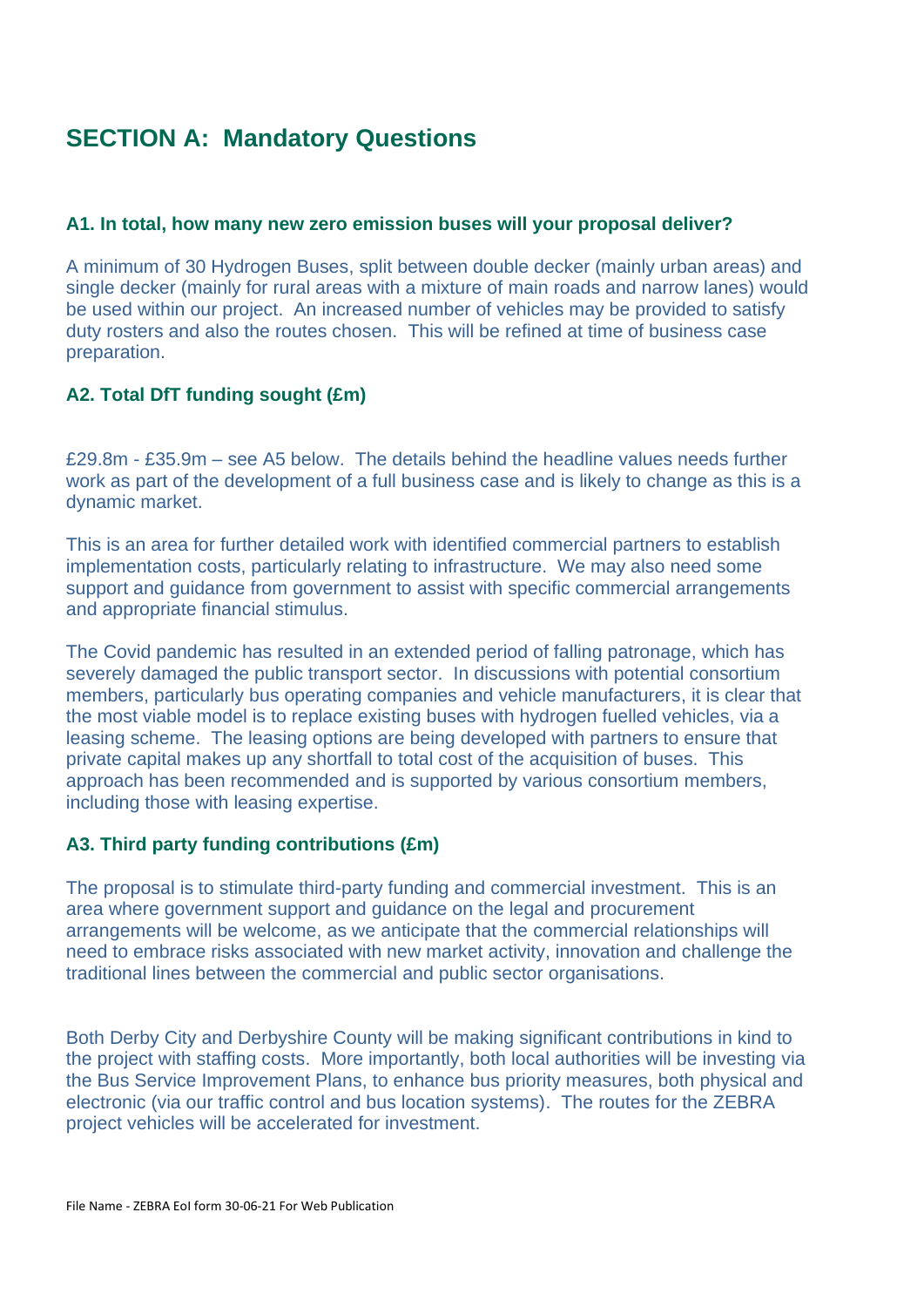#### **A5. Total cost of the proposal (£m):**

*.*

Initial high-level calculations relating to the intended project have indicated that the DfT's financial support will be in the region of £29.8m - £35.9m, with the total deliver cost likely to be approximately £40m - £50m. However, as our team is actively working on a model that could be close to self-financing (see above), there is a possibility that the DfT funding support could be smaller than the figures noted here. The full cost estimate in detail will be developed as part of the full business case.

The exact total cost to establish the fuelling infrastructure is still to be determined by the consortium and there is some dependency on technology developments within a dynamic market. In addition, as the ZEBRA initiative is seen by our consortium members as a major stimulus to boosting the "supply" side of the hydrogen supply/demand growth curve.

The delivery of 'at scale' commercial fuelling is at a primary stage and we fully recognise growing pace of change and emerging options. As such, the cost model and requirements for DfT funding will be refined at the business case stage of ZEBRA's implementation.

#### **A6, if your bid is successful, are you able to invest DfT funding within the time outlined by your scheme?**

Yes, particularly so as our intended project was already being developed prior to ZEBRA being announced.

#### **A7. If your bid is successful, are you able to capitalise DfT grant funding?**

Yes. This will be undertaken via the procurement model to be put in place that provisionally will have a leased vehicle "philosophy" and partnerships using private and public sector capital to deliver the infrastructure.

#### **A8. Have you considered whether additional zero emission buses are needed to replace existing buses?**

The joint scheme proposal seeks to replace diesel buses with zero emission hydrogen buses with a direct one-to-one ratio. This is possible to due refuelling rates and the vehicle range. Hydrogen is the only feasible option for the mix of rural and urban routes, servicing the Derby travel to work areas from rural Derbyshire, and the Mill Towns and Market Towns to centres of employment in and around Derby and the Region's hinterland.

File Name - ZEBRA EoI form 30-06-21 For Web Publication Other centres of employment within Derbyshire, for example Chesterfield, also require similar longer distance connections, to locations such as the former mining communities. Electric powered bus units are not suitable for these routes, due to range and terrain, and duty cycles for bus companies. However, this is not to entirely rule out electric buses as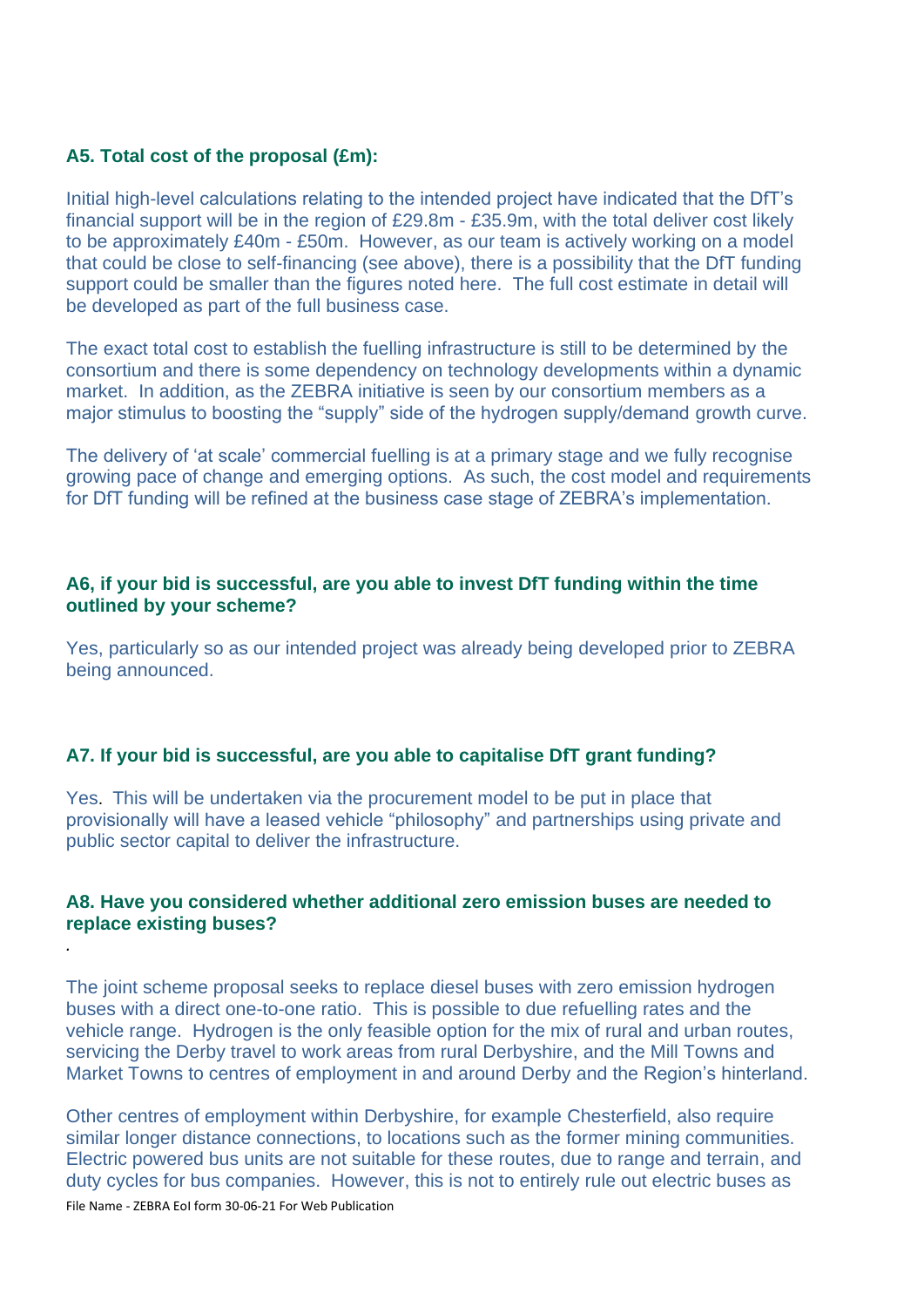they have a role to play, particularly in urban areas. Nevertheless, hydrogen powered buses are the main focus of our project.

The scheme also adds value to travel for learning and skill development. The University of Derby, for example has a commitment to decarbonisation and to public transport, with a fleet of contracted services for sites in Derby and in Derbyshire, which would benefit from being key targets in the proposed scheme and benefit the surrounding communities. Of relevance to this discussion is our analysis work regarding Transport Hubs (funded by Midlands Connect) that has included the potential for hydrogen powered vehicle usage for the very rural parts of Derbyshire, which incorporates the University's campus at Buxton.

Over time, the relative cost of hydrogen is predicted to fall below diesel fuel, which will help with the cost of travel and assist with promoting travel for learning in disadvantaged communities, particularly in rural areas.

Our recent study into the potential of hydrogen in the Region has confirmed that hydrogen powered units offer the best alternative for the key corridors across Derbyshire employment catchments and the Derby travel to work area. Electric buses introduce scheduling constraints due to charge times and cannot at present manage the range required for rural routes.

Zero emission buses can play a critical role in providing clean transport for residents and visitors within the Peak District National Park, providing improvements to the Derwent Valley Mills World Heritage Site, which links the heart of Derbyshire to the centre of Derby. The importance of open space and culture has been highlighted by the pandemic and the Peak District has over 13 million visitors visit every year. Mobility that can sustain tourism is strategically important not only for ourselves but nationally and internationally.

Our proposal includes the proposals for the generation of green hydrogen from renewable energy sources. Research work by the University of Sheffield (represented at the SMT), sponsored jointly by the County Council and the Peak District National Park Authority has shown that a small fleet of hydrogen powered buses can have served by a station/production site powered by a medium sized wind turbine in the climatic conditions that prevail in the Region.

#### **A9. Have you provided a breakdown of infrastructure costs for your proposal?**

Yes, however, the infrastructure development is still at an early stage and there is a real possibility that the sites included in this proposal will be the first of their kind in the UK, as we are seeking to exploit the engineering and research developments with the East-Midland Region.

#### **A10. Does your proposal have the support of bus operator(s) in the area?**

Yes, there is support from bus operators across the proposed area of the scheme.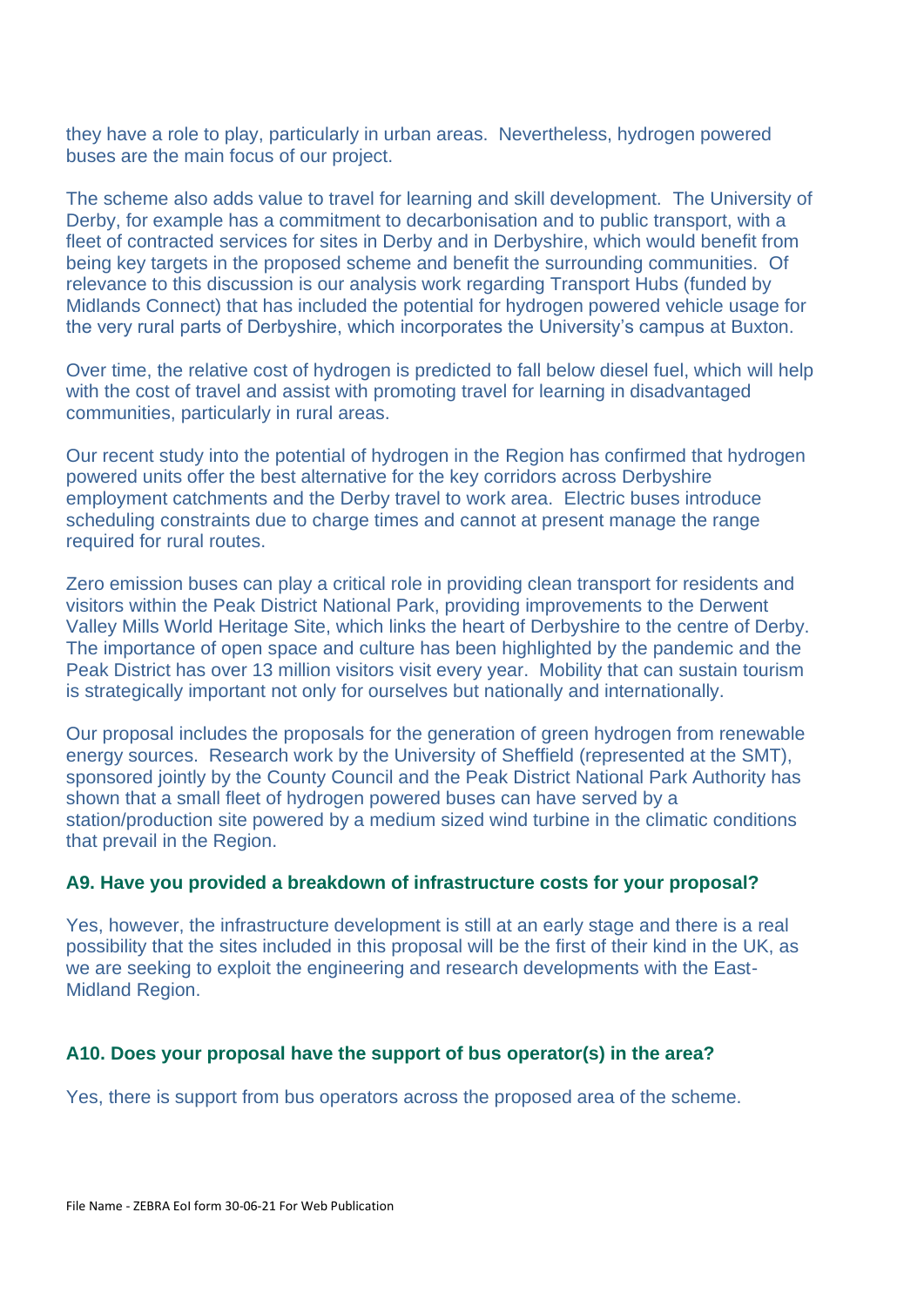#### **A11. Have you spoken with any energy companies when preparing your proposal?**

Yes, Derby City Council is in the process of finalising and publishing an extensive study into implementing hydrogen fuel, not just in the city, but across the Region. As part of this process we have led the Region in contacts with future fuel providers, energy distributors, and potential storage operations in relation to hydrogen.

Derbyshire County Council has led on further extensive market testing specifically on the ZEBRA proposal

#### **A12. Does your proposal comply with the accessibility requirements set out in the scheme guidance?**

Yes – the technology already exists across much of the Region, with the primary bus operators meeting or exceeding the standards for accessibility. As the buses to be provided within our project will be new, they will meet or exceed all the necessary requirements within the Public Service Vehicles Accessibility Regulations (PVSAR) 2000.

It is expected that the National Bus Strategy – Bus Services Improvement Plans for both local authorities (which will have common elements due to route continuity over boundaries) will enhance the standards for customer service and accessibility.

Derby City has Transforming Cities and Future Transport Zone funding which will supplement some of the existing data systems with benefits stretching outside of the Derby boundaries, this will add to the information and data available for customers.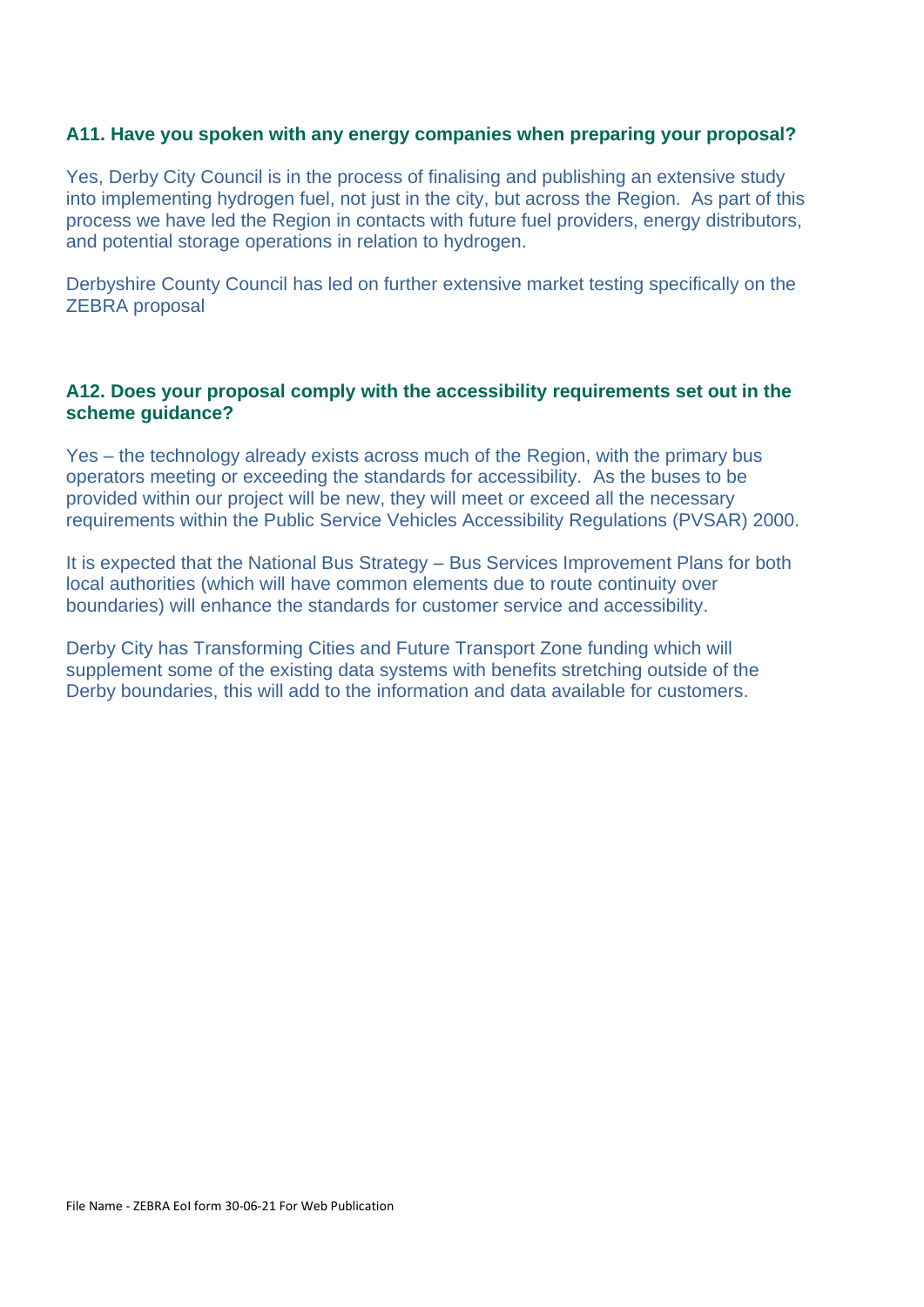### **SECTION B. Defining the place**



Derbyshire and Derby have an exceptionally strong strategic case to deliver a hydrogen bus scheme as part of a wider ambition to implement clean, integrated energy systems for transport, industrial and domestic uses. This is reflected the strategic ambition to develop Derby as a UK Centre of Excellence for Future Fuels and the D2N2 Local Enterprise Partnership's aim to have the biggest carbon turnaround in the country.

The strategic case for our ZEBRA project is enhanced by the geographical location of Derby and Derbyshire on key north-south trunk routes. The refuelling infrastructure will "fill in" gaps between the West Midlands and Yorkshire and the Humber, providing a spine of multifuel refuelling stations. The strategic national benefit of adding this infrastructure growth cannot be overstated.

The Region has a unique density in the UK of advance engineering manufacturing companies, accounting for around 27% of the Derby market area economy. There is a

File Name - ZEBRA EoI form 30-06-21 For Web Publication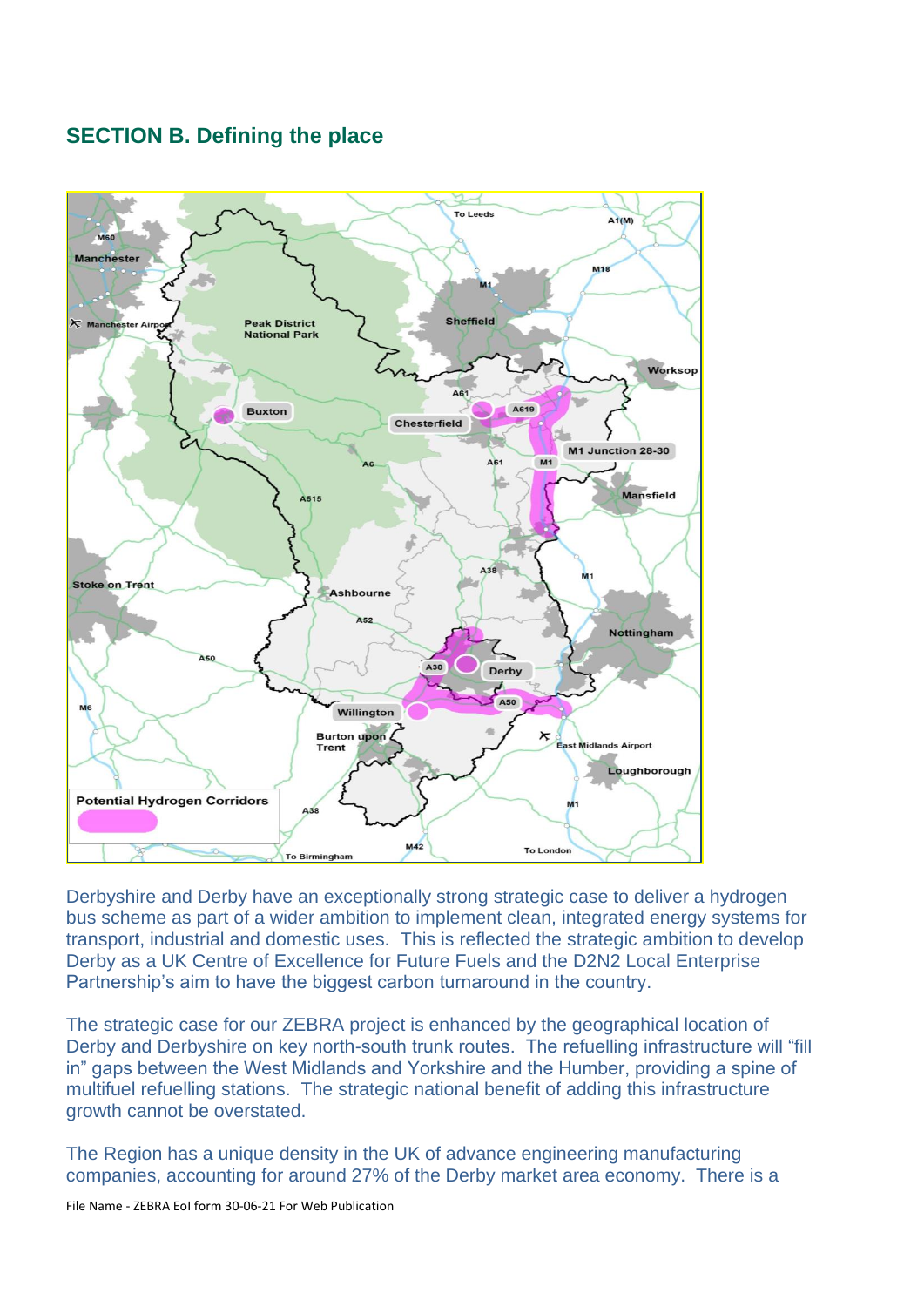highly skilled workforce, employed by world leading companies, such as Rolls Royce, Toyota, Alstom, and the high value supply chains.

The Region will also be enhanced by the designation of the East Midlands Freeport. This will stimulate the development of sites, to include clean energy and the advantages of cost predictability, and further strengthen the manufacturing and innovation capacity to deliver expertise and engineering components world-wide. The East Midlands Intermodal Park site sits in South Derbyshire, strategically placed close to the Toyota manufacturing plant at Burnaston.

The extensive study, led by Derby City Council, into the introduction and integration of hydrogen, has revealed the extent of current activity, across commercial and academic research, the investment already committed by major companies, and manufacturing developments in the transport and vehicle sector. The Region boasts the HSE Hydrogen Safety Research Centre in Buxton and is home to most of the UK domestic and commercial heating systems manufacturing.

The simple process of commissioning the study and bringing sectors and market leaders together to contribute, has already begun to stimulate collaboration between organisations and to germinate new ideas and product ventures.

The Region can be characterised as rich in assets, skill, and innovation activity. It is fertile ground on which to grow UK industry, with the key stimulus being the unlocking of supply and demand. Our joint ZEBRA proposal is an attempt to begin to break down the barriers to fuel and energy change.

The core geographic area will be Derbyshire and Derby, at this stage although it is expected that some routes will cross into neighbouring counties due to practical service delivery. Colleagues in Nottinghamshire and Nottingham are supportive of our ambitions and the work is also informing the D2N2 LEP Low Carbon Growth Group.

The area has key employment zones around Chesterfield in the north eastern part of the County and Derby in the south. The primary aim of this initial scheme is to introduce hydrogen buses to the high volume, longer distance travel to work routes as a viable alternative to diesel.

The County also has key leisure and tourist destinations, including the Peak District National Park, and the Derwent Valley Mills World Heritage Site. Replacing diesel buses with hydrogen buses would be a clear statement of intention and ambition and provide high profile public impact, with strong links to environmental progress and demonstrating that the next revolution in energy is introduced in the area where the industrial revolution began.

## **SECTION C: Ambition**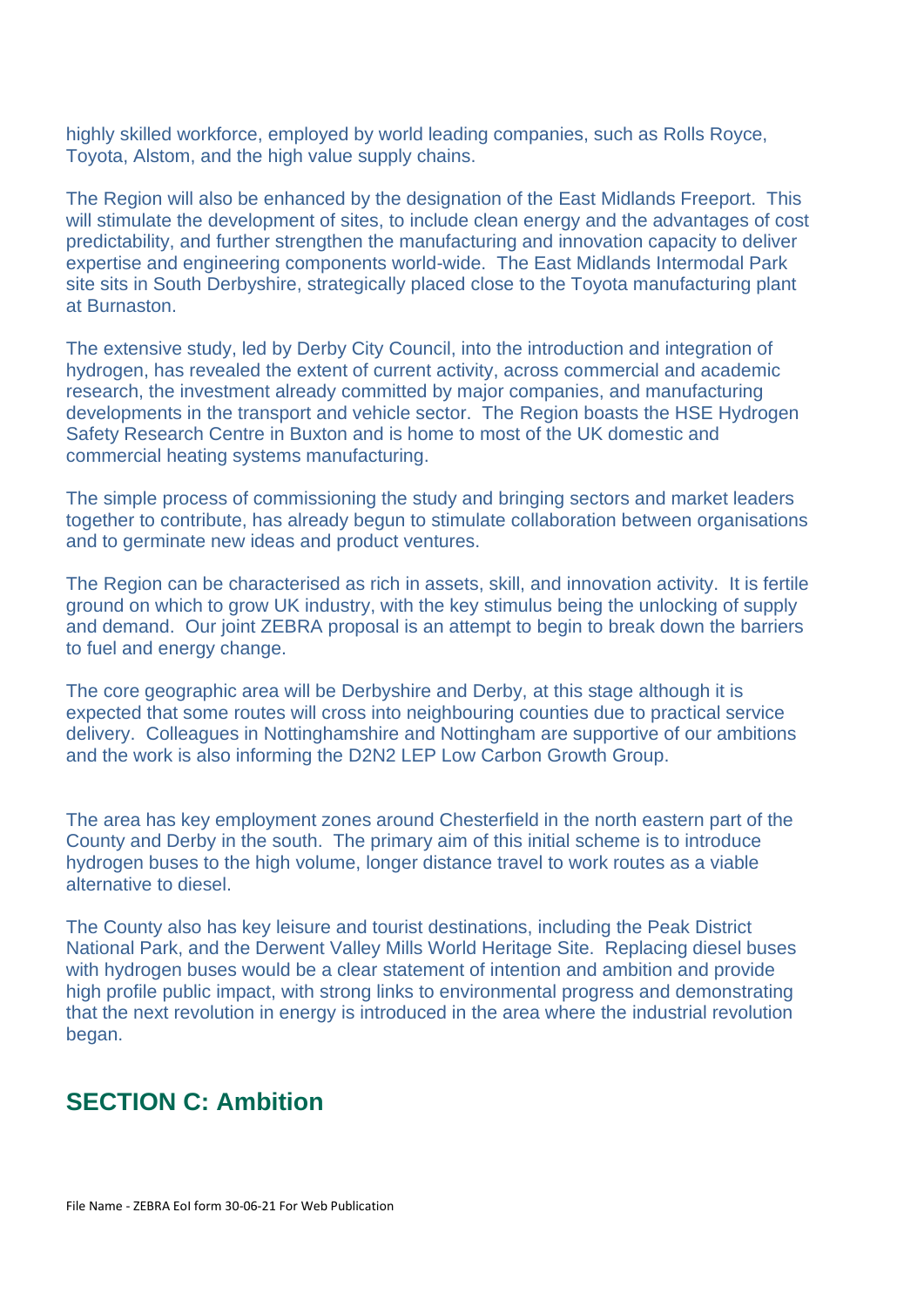#### **C1. Public transport ambitions**

Derby and Derbyshire have been working together on economic recovery plans, with the support of the Local Economic Partnership (D2N2) to bring together local authority strategies and businesses, across a range of sectors. A new intensity in these relationships has matured quickly in an environment dominated by the COVID pandemic and the need to diversify the local economy and provide a sustainable future for our communities.

The focus has been on action and seeking early delivery which will promote rapid recovery and long-term resilience. Our Local Authorities were already exploring low carbon energy, integration, energy cycles and how to break down the barriers to implementation, particularly around supply and demand barriers. Derby commissioned a Hydrogen study which has provided clear direction in terms of creating demand and stimulating supply for hydrogen, with buses emerging very early as a key deliverable to kickstart development. ZEBRA presents a funding source that would support a strategy that had already evolved via the COVID recovery work, being led by the joint Low Carbon Mobility Task Force. The County Council has been working for more than two years with the Peak District National ParK Authority on a Low Carbon strategy. ZEBRA will enable many of these initiatives to be fast-tracked. The screenshot below shows an extract from the Peak District's Carbon Management Plan where it will be seen that our project within ZEBRA is entirely in harmony with this.

We have excellent existing partnership arrangements with the bus operators across the Region. Together we have historically worked in partnership on resolving 'pinch points', providing real time information, quality passenger infrastructure, and implementing priority measures. Over the next two years, the Investment of Transforming Cities funding in the Derby travel to work area (which includes a significant part of the surrounding County area) will add further information and priority measures.

In October 2020, Derby announced the Future Fuels strategy, which supports rapid decarbonisation in energy including transport, with Derby as the UK Centre of Excellence for future fuel engineering and product manufacturing.

Both Local Authorities have declared a Climate Emergency. Both also have decarbonisation as a top-level priority with the economic recovery plans for the area.

Derby and Derbyshire have policies for the rapid change of the Local Authority operational vehicle fleets, and we are working with vehicle suppliers to support the development and testing of heavier and specialist fleet for early adoption.

We are both part of the D2N2 LEP Electric Vehicle charge point programme and are working with key partners on introducing EV vans to business users through a 'try before you buy scheme'.

The ZEBRA proposal supports the current ambitions to change the perception of the bus travel and provide an exciting and clean offer. This supports sustainability across rural and urban areas. The proposal is also part of a clear strategic and policy background.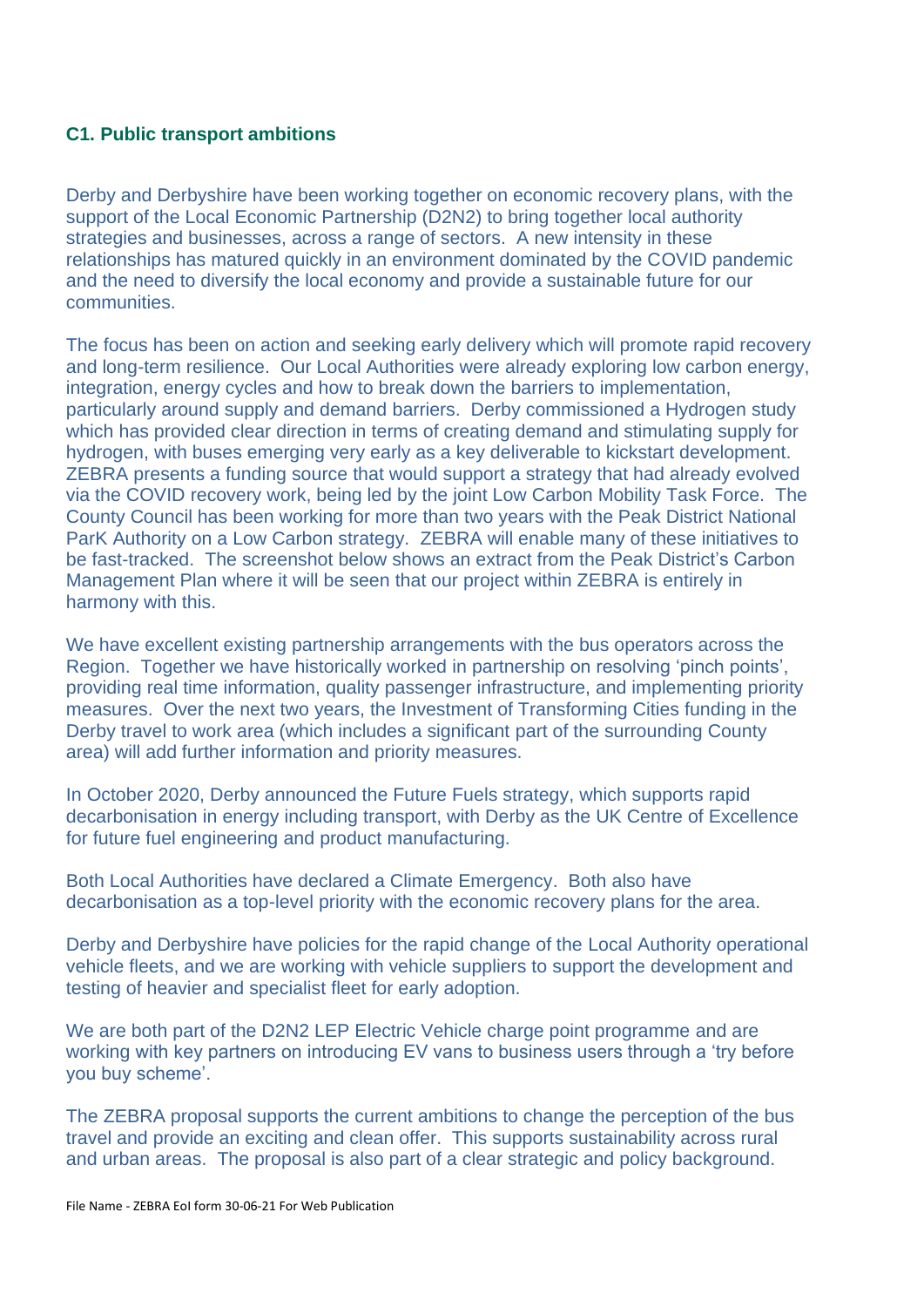#### **C2. Community benefits**

The D2N2 LEP strategy for the Region to achieve the biggest transition in terms of decarbonisation requires the implementation of a range of measures, with the primary focus on changes in energy types to future fuels, and changes in energy use, with transport pathfinder projects at the forefront of transition.

The area is rich with world leading engineering in transport and in heating systems, with the supply chain and research skills already established. Initiatives, such as ZEBRA present the opportunity to begin to develop segments of market demand, which then in turn, begin to release supply as a response. The benefits to making a clear shift towards introducing hydrogen for transport are clear, but the ambition of the Derby Future Fuels strategy and the extensive study work on hydrogen extend beyond transport, and provide benefits for the whole community and for the future of industry in the Region.

Derbyshire, Derby and the East Midlands currently has the assets and skills required to drive the UK economy in terms of manufacturing for future fuels. ZEBRA is part of a much wider, long-term plan for the Region. Buses offer a deliverable element in the relative short-term, but the ambition is clearly for the Region to lead in innovation in transport. We also have a wider plan for integration of energy, and the growth of further expertise and manufacturing of components to enable the UK to successfully accelerate energy decarbonisation.

The immediate goal is to retain the immense world leading skill range in the Region and retain the world leading manufactures within the Regional economy. These companies, and research assets, already have global reach and long-established partnerships, which links the Region internationally in engineering manufacturing in ways unrivalled by any other UK Region.

Covid has impacted on the Regional manufacturing base, but is already innovating to survive, and there is a clear focus on diversifying and building for future energy production and accelerating the development of products, components and expertise to ensure future job growth and skills development.

As the Region is seeking to develop and exploit the potential of a range of future fuels and integration of energy, then there is already early work being done to explore how renewable energy outputs can be stored, and used in cycles with hydrogen, small scale nuclear, and how battery technology can be used as part of a secondary market, before material re-cycling takes place. The University of Derby and Derby College are collaborating on skills for de-carbonisation including a proposal to develop an Institute of Technology in the Region.

Hydrogen, and Regionally significant production of green hydrogen, is integral to the implementation plan, coupled with the aim of being able to receive supplementary hydrogen via pipeline connections from mass production areas, possible on the east coast or closer to the Region. Initially we are seeking to develop commercial scale fuelling infrastructure (to meet demand from early adopter sectors) in the immediate future. It is this early adoption that ZEBRA has the clear potential to directly support.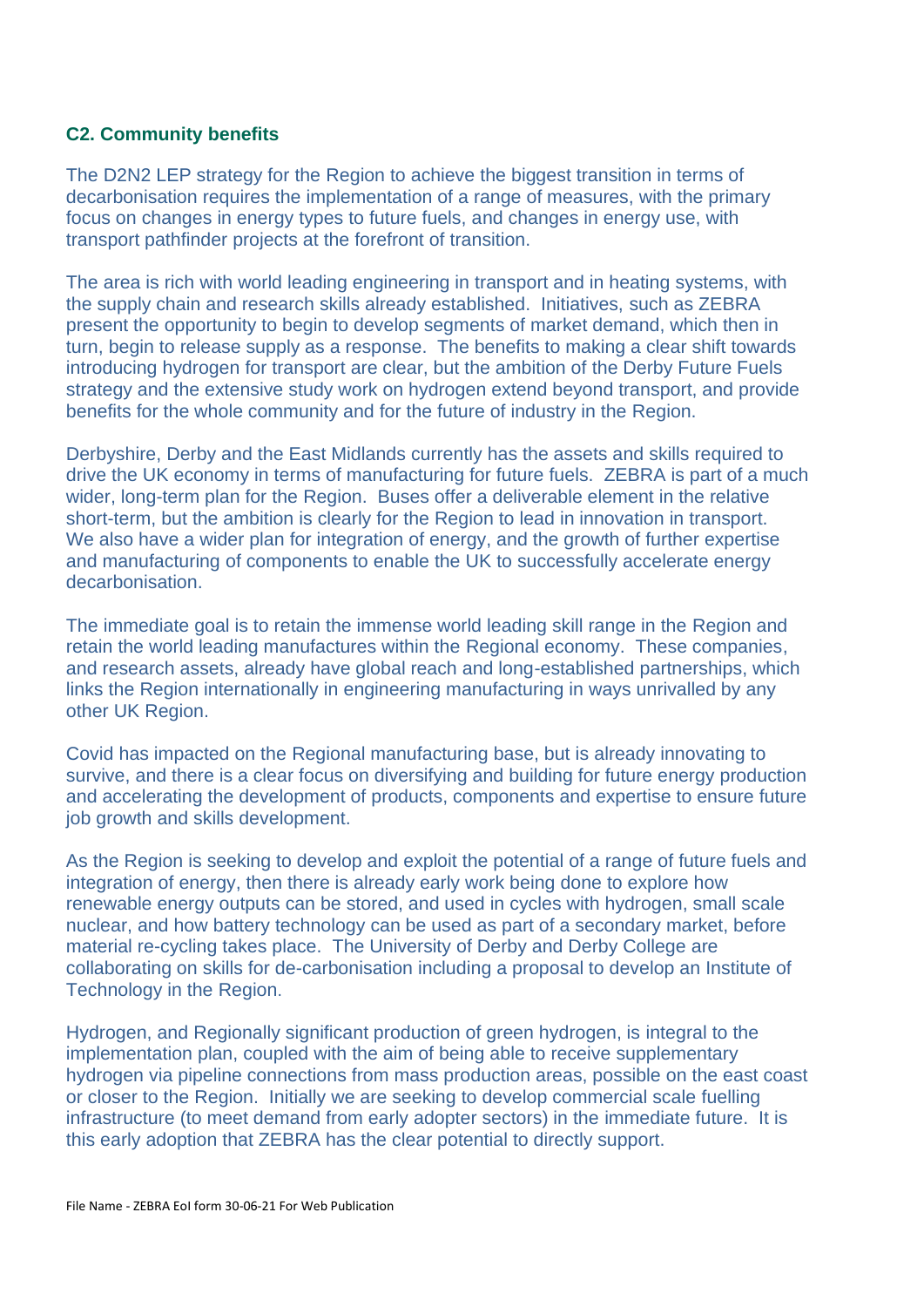#### **C3. Support for your proposal and wider vision**

Although a potential low carbon vehicle project, likely to be based on hydrogen as a fuel was already under way, with the availability for ZEBRA funding, a SMT was conducted from 18/5/21 to 10/6/21 culminating in a webinar on  $10<sup>th</sup>$  June when 30 interested parties were represented and 54 individuals attended.

Specifically, in the SMT representation was present from -

- Management consultants
- Refuelling infrastructure providers
- Refuelling infrastructure construction companies
- Bus Companies
- Universities and Research Institutions
- Local Districts and Boroughs
- Bus Manufacturers (in associating with leasing companies)
- Back-office system providers

In the preparation of the EOI we have engaged with a wide variety of partners, and to manage this process we have adopted a formal early project management approach to ensure that we can meet the ambitious timescale.

|                                                                |           |    |            |    |              |    |        | <b>For Discussion</b> |                                                                                                                 |              |            |     |                                    |    |            |                                  |              |                          |    |    |                     |                          |    |    |   |
|----------------------------------------------------------------|-----------|----|------------|----|--------------|----|--------|-----------------------|-----------------------------------------------------------------------------------------------------------------|--------------|------------|-----|------------------------------------|----|------------|----------------------------------|--------------|--------------------------|----|----|---------------------|--------------------------|----|----|---|
| <b>Task Name</b>                                               | Mar '21   |    | 05 Apr '21 |    |              |    |        | 19 Apr '21            |                                                                                                                 |              | 03 May '21 |     |                                    |    | 17 May '21 |                                  |              | 31 May '21               |    |    |                     | 14 Jun '21               |    |    |   |
| <b>Background Work</b>                                         | s         | T. | M          | F. |              | T. | S.     | W                     | -S.                                                                                                             | $\mathbf{T}$ | M          | -F. | T.                                 | S. | W          | S.                               | $\mathbf{T}$ | M                        | F. | T. | s.                  | w                        | S. | T. | м |
| <b>DfT Announcement</b>                                        | $\bullet$ |    |            |    |              |    |        |                       |                                                                                                                 |              |            |     |                                    |    |            |                                  |              |                          |    |    |                     |                          |    |    |   |
| <b>Consideration of Position and Associated Discussions</b>    | ⋤         |    |            |    |              |    |        |                       |                                                                                                                 |              |            |     |                                    |    |            |                                  |              |                          |    |    |                     |                          |    |    |   |
| <b>Allocate Resources</b>                                      |           |    |            |    |              |    |        |                       | , ծախություն հայտարական համար կառավարության համար կառավարության համար կառավարության հայտարական հայտարական հայտա |              |            |     |                                    |    |            |                                  |              |                          |    |    |                     |                          |    |    |   |
| Low Carbon Mobility Task Force                                 |           |    | ×          |    |              |    |        |                       |                                                                                                                 |              |            |     |                                    |    |            |                                  |              |                          |    |    |                     |                          |    |    |   |
| Recovery Board Instruction to Submit EoI                       |           |    |            |    | ¥            |    |        |                       |                                                                                                                 |              |            |     |                                    |    |            |                                  |              |                          |    |    |                     |                          |    |    |   |
| Low Carbon Mobility Task Force                                 |           |    |            |    |              |    |        | ba-                   |                                                                                                                 |              |            |     |                                    |    |            |                                  |              |                          |    |    |                     |                          |    |    |   |
| <b>DfT Briefing Workshop</b>                                   |           |    |            |    |              |    |        |                       | ٠                                                                                                               |              |            |     |                                    |    |            |                                  |              |                          |    |    |                     |                          |    |    |   |
| Low Carbon Mobility Task Force                                 |           |    |            |    |              |    |        |                       |                                                                                                                 |              |            |     |                                    |    |            |                                  |              |                          |    |    |                     |                          |    |    |   |
| Low Carbon Mobility Task Force                                 |           |    |            |    |              |    |        |                       |                                                                                                                 |              |            |     |                                    |    | bill-      |                                  |              |                          |    |    |                     |                          |    |    |   |
| Low Carbon Mobility Task Force                                 |           |    |            |    |              |    |        |                       |                                                                                                                 |              |            |     |                                    |    |            |                                  |              | ×                        |    |    |                     |                          |    |    |   |
| <b>Expression of Interest</b>                                  |           |    |            |    |              |    |        |                       |                                                                                                                 |              |            |     |                                    |    |            |                                  |              |                          |    |    |                     |                          |    |    |   |
| Wider Consortium Arrangement/Compilation                       |           |    |            |    | ╓┰┰┰         |    |        |                       | % վաստեսակակիկաիսի <u>սիսափաստեսա</u> կակիկոս                                                                   |              |            |     |                                    |    |            |                                  |              |                          |    |    |                     |                          |    |    |   |
| <b>Local Authority Agreements for Regional Perspective</b>     |           |    |            |    |              |    |        |                       |                                                                                                                 |              |            |     |                                    |    |            |                                  |              |                          |    |    |                     |                          |    |    |   |
| Discussions with Other LAs (Esp Derby City)                    |           |    |            |    |              |    |        |                       |                                                                                                                 |              |            |     |                                    |    |            |                                  |              | <b>Critical Activity</b> |    |    |                     |                          |    |    |   |
| Discussions with All DCC Bus Operators                         |           |    |            |    | Kanada       |    |        |                       |                                                                                                                 |              |            |     |                                    |    |            |                                  |              |                          |    |    |                     |                          |    |    |   |
| <b>Liaison Meeting with Notts</b>                              |           |    |            |    | <b>COLOR</b> |    |        |                       |                                                                                                                 |              |            |     |                                    |    |            |                                  |              |                          |    |    |                     |                          |    |    |   |
| <b>Arrangement of Soft Market Testing</b>                      |           |    |            |    |              |    |        |                       |                                                                                                                 |              |            |     |                                    |    |            |                                  |              |                          |    |    |                     |                          |    |    |   |
| Prepare Draft Questions - And Scoping Note                     |           |    |            |    | 145          |    |        |                       |                                                                                                                 |              |            |     |                                    |    |            |                                  |              |                          |    |    |                     |                          |    |    |   |
| <b>Finalise Questions</b>                                      |           |    |            |    | Ĭ            |    |        |                       |                                                                                                                 |              |            |     |                                    |    |            |                                  |              |                          |    |    |                     |                          |    |    |   |
| <b>Project Description</b>                                     |           |    |            |    |              |    |        |                       |                                                                                                                 |              |            |     | խառեւուկուսի կամ իստակականումինում |    |            |                                  |              |                          |    |    |                     |                          |    |    |   |
| <b>Electronic Notifications</b>                                |           |    |            |    |              |    |        |                       |                                                                                                                 |              |            |     | ₩                                  |    |            |                                  |              |                          |    |    |                     |                          |    |    |   |
| Distribute Questions as Necessary                              |           |    |            |    |              |    |        |                       |                                                                                                                 |              |            |     |                                    | ×  |            |                                  |              |                          |    |    |                     |                          |    |    |   |
| Receive Responses to Questions                                 |           |    |            |    |              |    |        |                       |                                                                                                                 |              |            |     |                                    |    |            |                                  |              |                          |    |    |                     | Allow 10 days to Respond |    |    |   |
| Compile Presentation from Responses - Key Themes               |           |    |            |    |              |    |        |                       |                                                                                                                 |              |            |     |                                    |    |            |                                  |              | ш                        |    |    |                     |                          |    |    |   |
| Soft Market Testing Workshop                                   |           |    |            |    |              |    |        |                       |                                                                                                                 |              |            |     |                                    |    |            |                                  |              |                          |    |    | <b>No Key Event</b> |                          |    |    |   |
| Consortium                                                     |           |    |            |    |              |    |        |                       |                                                                                                                 |              |            |     |                                    |    |            |                                  |              |                          |    |    |                     |                          |    |    |   |
| Compile Consortium and Agree Responsibilities (Working Group?) |           |    |            |    |              |    |        |                       |                                                                                                                 |              |            |     |                                    |    |            |                                  |              |                          |    |    |                     |                          |    |    |   |
| Agree Contents of EoI and Finalise the Project Description     |           |    |            |    |              |    |        |                       |                                                                                                                 |              |            |     |                                    |    |            |                                  |              |                          |    |    |                     |                          |    |    |   |
| Prepare Draft of Eol                                           |           |    |            |    |              |    |        |                       |                                                                                                                 |              |            |     |                                    |    |            |                                  |              |                          |    | 94 |                     |                          |    |    |   |
| <b>Review Eol</b>                                              |           |    |            |    |              |    |        |                       |                                                                                                                 |              |            |     |                                    |    |            |                                  |              |                          |    |    |                     |                          |    |    |   |
| <b>Finalise Eol</b>                                            |           |    |            |    |              |    |        |                       |                                                                                                                 |              |            |     |                                    |    |            |                                  |              |                          |    |    |                     |                          |    |    |   |
| <b>Eol Submissions</b>                                         |           |    |            |    |              |    |        |                       |                                                                                                                 |              |            |     |                                    |    |            |                                  |              |                          |    |    |                     |                          |    |    |   |
| <b>Derby City Preparation of EoI for Fastrack</b>              |           |    |            |    |              |    |        |                       |                                                                                                                 |              |            |     |                                    |    |            | Unsure of consortium composition |              |                          |    |    |                     |                          |    |    |   |
| <b>EoI Submission (Fast Track Timescales)</b>                  |           |    |            |    |              |    |        |                       |                                                                                                                 |              |            |     |                                    |    | 90         |                                  |              |                          |    |    |                     |                          |    |    |   |
| <b>Eol Submission (Standard Timescales)</b>                    |           |    |            |    |              |    |        |                       |                                                                                                                 |              |            |     |                                    |    |            |                                  |              |                          |    |    |                     |                          |    |    |   |
| High Level Delivery ZEBRA v9 03-06-21                          |           |    |            |    |              |    | Page 1 |                       |                                                                                                                 |              |            |     |                                    |    |            |                                  |              |                          |    |    |                     |                          |    |    |   |

#### Draft ZEBRA Eol Timescales (v9)

The local bus operators have indicated their clear support for the ZEBRA proposal from Derby and Derbyshire. At this stage they want to be part of the development of the

File Name - ZEBRA EoI form 30-06-21 For Web Publication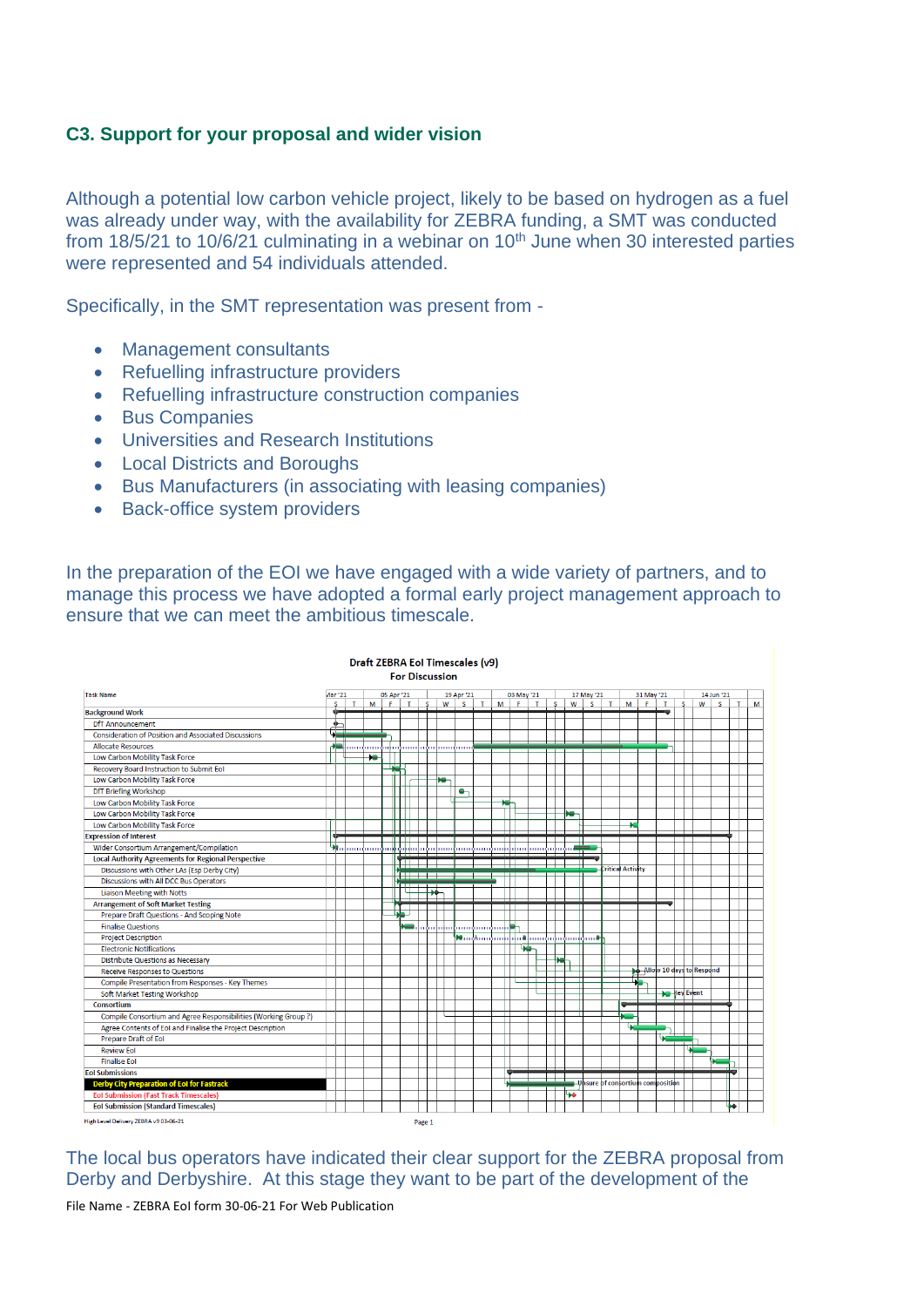proposal and to share their business and operational expertise and commercial links as part of a full partnership bid.

The D2N2 Local Enterprise Partnership is fully supportive of the proposal for a hydrogen bus scheme in our area. D2N2 is also supporting the local authorities to work with Midlands Connect as part of identifying opportunities and to coordinate actions within the whole Midlands region.

D2N2 is a key supporter of the Hydrogen study and the plan for the Region in relation to energy development, economic development, and the proposals for decarbonisation. This support extends to the Local Energy Hub, which is being reformed to take clear aim at future energy and the manufacturing and research role of the Region as a global leader and a driver of the UK economy.

Under the strategy for Future Fuels, Derby City Council has not only led on the hydrogen study, but also developed a future workstream of partnership building. This has helped to promote early activity across sectors.

The ZEBRA project is an excellent opportunity for Derby and Derbyshire to seek to innovate, with our key commercial partners in terms of procurement and commercial models, not only for vehicle strategies, but also for rolling out commercial scale infrastructure.

The Region is also home to two of the leading rail rolling stock leasing companies, as well as major commercial road vehicle leasing companies. These are important potential partners and contributors to the develop of the ZEBRA proposal and other initiatives in the Region.

The bus operators across the area are a combination of medium size Regional companies and national organisations. Across the operators there is strong market knowledge and experience, as well as clarity of business models for the recovery from the pandemic and growth in future years. Both Derby and Derbyshire have active Strategic Bus Partnership groups, which will be developed into Enhanced Partnerships. Support for the development of Enhanced Partnerships is very strong across the Region.

The strong support of D2N2 is providing additional assistance with developing options for future innovation and models for the introduction of buses through ZEBRA, but also to expand to highlight the opportunity to initiate development in other sectors of interest.

All the above provides this joint ZEBRA proposal with a range of financial and market expertise, which should offer innovation and security, and promote market development.

# **SECTION D: Air Quality**

File Name - ZEBRA EoI form 30-06-21 For Web Publication Derby was one of the first five trial areas for projects to reduce roadside NO<sub>2</sub>. During this process the extensive modelling showed that there was one area within Derby which exceeded the legal limit. However, the modelling also showed other areas which would benefit from a long-term intervention and rapid changes to vehicle emissions. The Council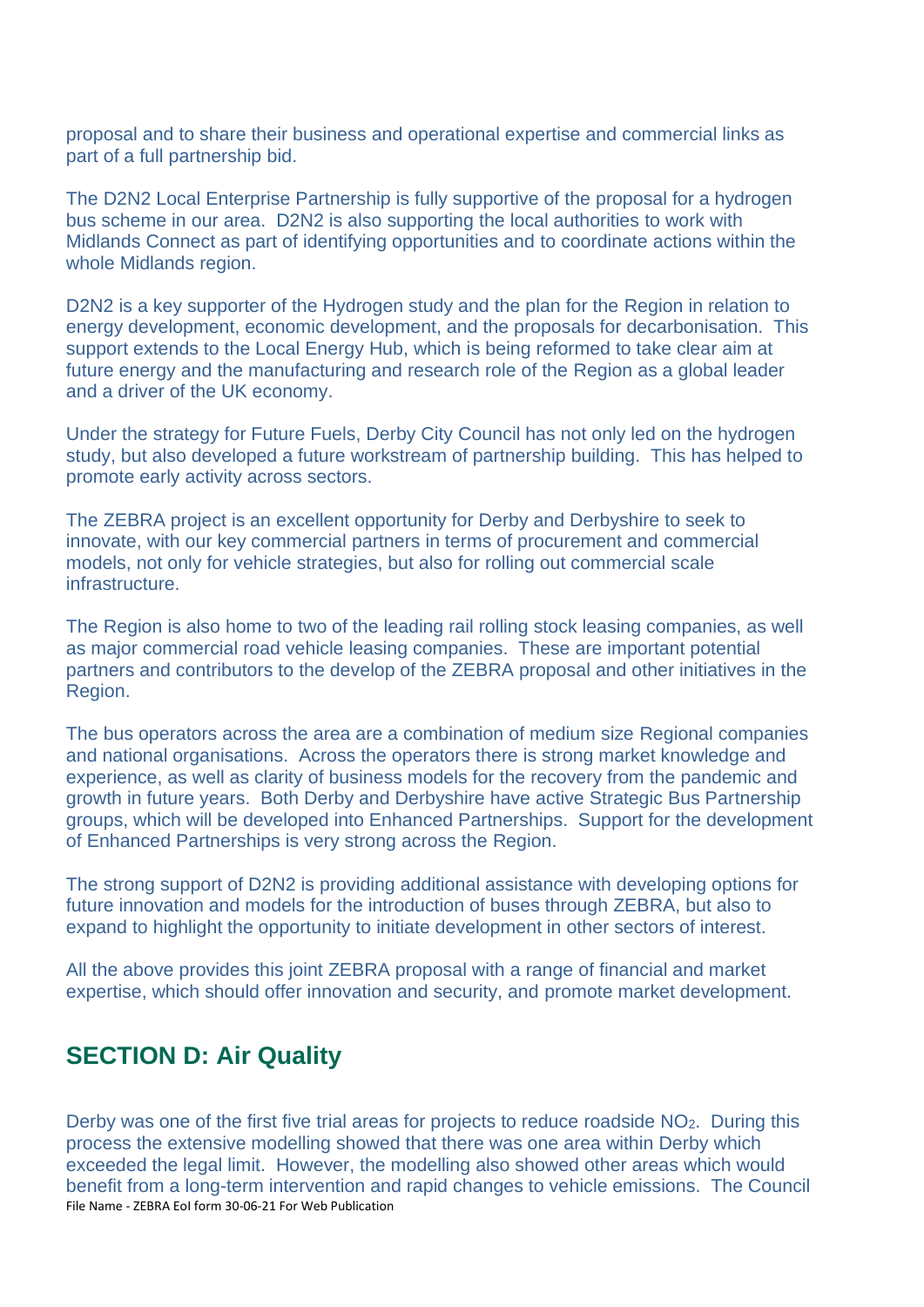was also able to re-assess the continual activity for measuring parts of the local road network and Air Quality Management Areas.

The local public transport operators have responded to the information provided by the Council over the last five years and have invested in converting over 90% of the local bus fleet to Euro6. However, this still leaves a concern about carbon emissions. Ideally, we want to achieve zero emission public transport over the next 10 years.

It is worthy of note that our proposals, which may in whole, or in part, incorporate the production of green hydrogen in the Region, will offset air quality problems elsewhere as the need to physically deliver hydrogen (by vehicles) and its production from high carbon means, is reduced or negated altogether.

The roadside NO<sup>2</sup> work and the changes made by the bus operators also fails to address the continuing emissions of particulate matter (PM10 and PM2.5). Zero emission buses will clearly help with leading the market demand for infrastructure which will then create supply dynamics for other heavier vehicles to come to the market as part of local authority and commercial fleet changes.

Derbyshire also has Air Quality Management Areas, which would benefit from the reduction in carbon, nitrogen dioxide, and particulates, along densely populated corridors and in town centres.

In practice the only feasible way of delivering viable zero emission buses to link with and across the Peak District National Park is with hydrogen powered vehicles. Alternatives utilising EV do not have the range or capability to cover the distances and topography of the area.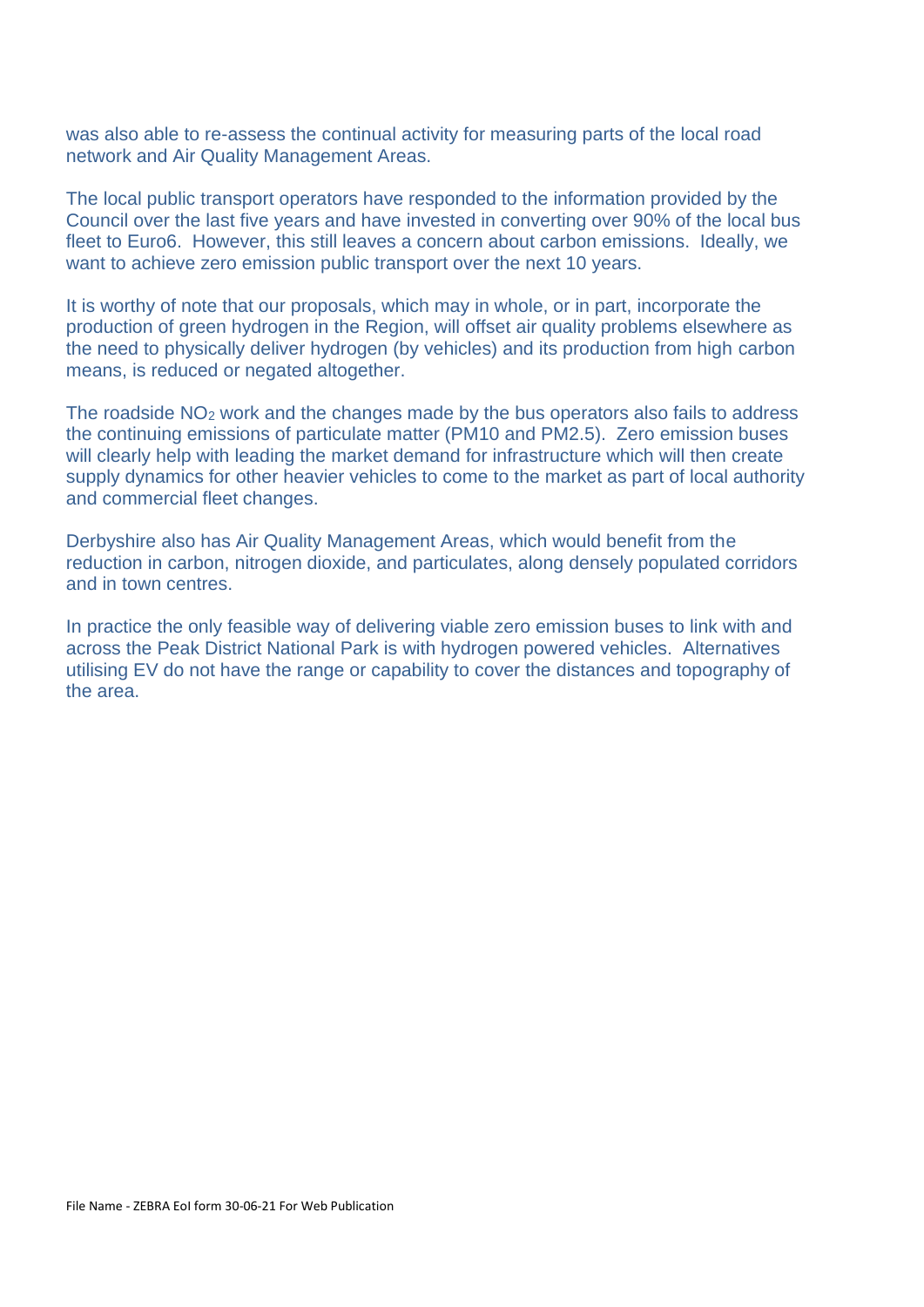# **SECTION E: Value for Money**

At the present time we are working with commercial partners on developing the details of infrastructure costs, procurement, and commercial support models.We are exploring the range of market opportunities to accelerate the demand and supply. While we cannot provide a clear value for money statement, at this stage, relating to the ZEBRA project, the scale of ambition, the strategies, knowledge and industrial and commercial base already exists to secure value from investment and to show growth beyond an initial bus scheme, across the Regional economy. ZEBRA funding is seen as a primer with the actual value in our Region delivering the foundation for massive and sustainable economic benefits, with multiplier benefits for support industries.

Work that is being undertaken to assess the involvement of private capital and leasing of vehicles, along with production of hydrogen from renewable sources, is designed to reduce costs and maximise efficiency to increase, under any circumstance, the value for money. Indeed, the higher the investment from third parties directly, in kind, or as a result of the means of hydrogen production will mean that we can be more ambitious still and the value of the DfT's support will be pro-rata significantly enhanced.

In addition to the above, the Health and Safety Executive, with laboratories in Buxton have indicated their willingness to work with our team to assess the health and safety element of the project. Whilst this is very important to us, it is also a vital component of the full, holistic assessment of our ZEBRA "demonstrator".

A final element of consideration, but not part of our core initial work is to use the infrastructure provided through ZEBRA to incorporate appropriate freight vehicles into the overall low carbon strategy. There is an immediate need associated with emissions by quarry based vehicles (the Region has some of the largest quarries in Europe within its boundaries). In liaison with the various Boroughs and Districts in the Region, it is also known that there is a willingness and impetus for changing, for example, refuse lorries from diesel to hydrogen. Again, not directly included in our ZEBRA proposals, the ZEBRA work would be an enabler for such initiatives, and therefore, again enhances the gross value of ZEBRA to the Region.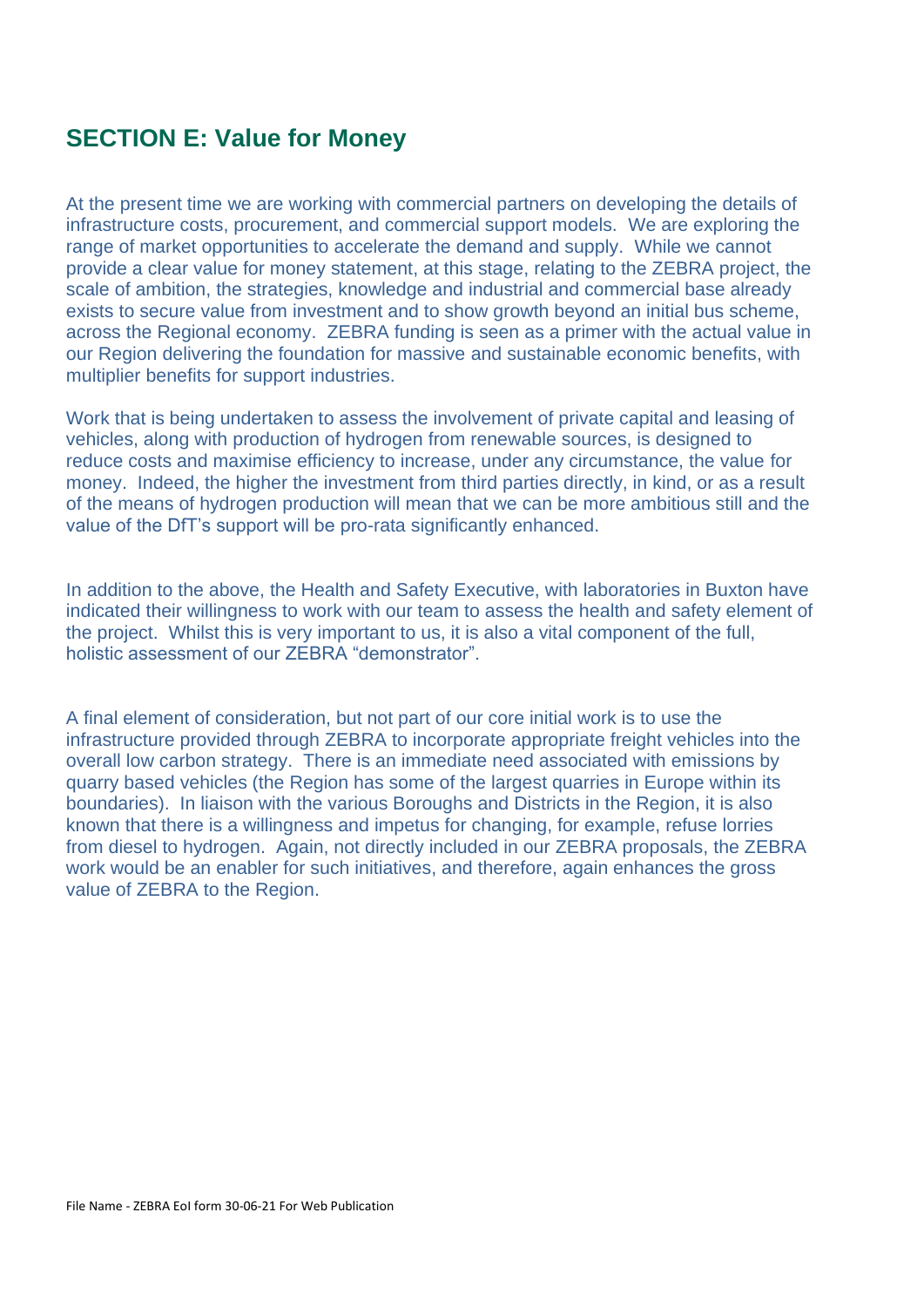# **SECTION F: Deliverability**

#### **F1. Method of delivery and timescale for implementation**

The partnerships and interaction across all sectors within the Region are very strong and the bus operators are key to the delivery of the proposed scheme. Their engagement at an early stage has been secured and they recognise the work already done to bring world leading companies, already present in the Region, into the dialogue around Derby's Future Fuels Centre of Excellence Strategy and the detailed work and relationships that have produced the Hydrogen Strategy.

The Region has an established high value engineering supply chain and is fertile ground for SMEs and innovation start-ups. These companies are attracted in part by the excellence of the academic establishments, and partly on the presence of world leading companies. The ZEBRA project is a fantastic opportunity to stimulate the development of SMEs, as it has clear merits as a transport project, but also it is part of the development of a much wider strategy, for communities, industries, and economic growth.

The current view is that the timescale for the first buses to be 'on the road' as part of the scheme would be primarily driven by the availability of infrastructure for fuelling. The current estimate, based on expert advice from partners, is that reliable commercial hydrogen fuelling will take approximately eighteen months to complete. Well within two years from the agreed DfT funding of our project, a phased solution could be provided for an initial smaller fleet of up to ten buses with robust plans for moving at pace to the full 30 fleet.

The commercial fuelling sites across the area will have an element of EV charging, which of course could be brought forward earlier and, whilst not being directly linked to the ZEBRA hydrogen bus project, they will add commercial value to the strategically located sites, and bring value to the commercial operating partners.

Together both Local Authorities share the aspiration for zero emission buses across the Derby travel to work area and hinterland to the Region, as this covers significant areas of the County Council, and all the City Council administrative areas.

The risks with the implementation of new technology are clear, however reliable expertise being shared across organisations.

The critical risk surrounds the making of a new market for energy and being able to break the paradox of supply and demand - at scale. The commercial risks are clear to our partners, however there is appetite from fuel providers and vehicle suppliers to invest, if there is clear support from Local Government (which is secure) in the Region, and support from Central Government to help with stimulus and the initial 'market making' activity.

The ZEBRA project and our proposal are an opportunity to take an initial step towards a wider roll-out of hydrogen implementation. We are confident that the risks can be mitigated by the strategies in place, the long-term vision for the Regional economy, and the quality and scale of the partnerships that are being assembled.